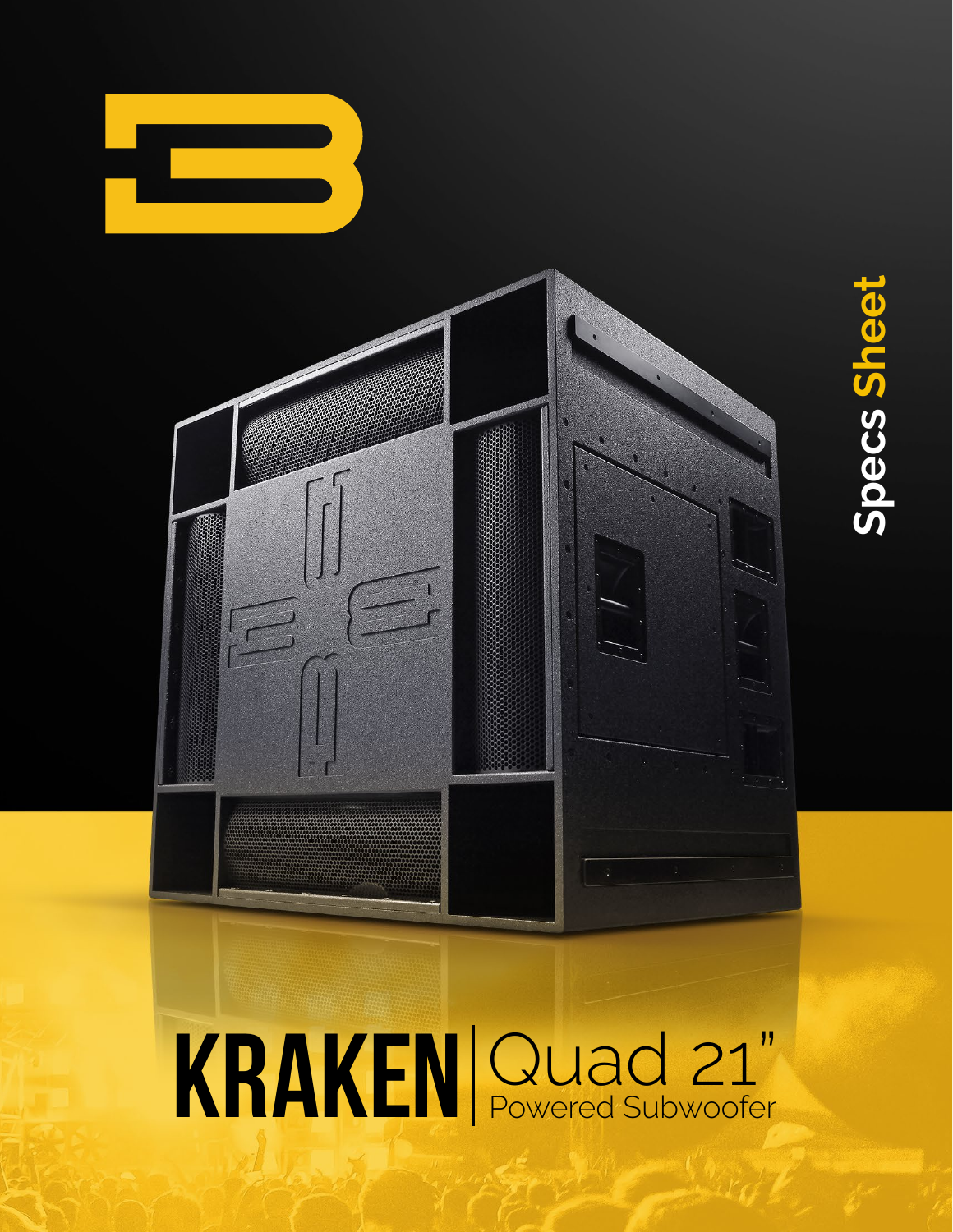

#### **Description:**

**The Kraken embrace is both crushing and inescapable, and you'll love every minute of it!**

**The most extreme bass output we can pack into the smallest footprint.** The Kraken offers the highest SPL on the market from a cabinet of its size, bar none. The output of 4-5 BASSBOSS double 18" subs has been packed into a cabinet roughly the size of just two.

**The Kraken embrace is a monstrously beautiful thing.** Capable of almost brutal force, it hits so good. Just like the VS21 Single 21" Powered Subwoofer, excellent transient response is delivered by the efficient performance of short horns at the upper end of the subwoofer range. The extended depth is delivered by the large, vented volume, long excursion drivers, and prodigious power.

**The Kraken is a vented, short-horn, quad 21" bandpass subwoofer.** The four drivers are loaded into a large acoustical volume that is tuned to a low frequency, and each is front-loaded onto a short horn. The vented enclosure section provides extended deep bass performance and the horn section provides increased upper frequency sensitivity and improved transient response.

**BASSBOSS products are hand-assembled.** They are meticulously constructed from 18mm Baltic Birch plywood, using dado joints, screws, extensive bracing and advanced composite adhesives.

**The enclosures feature UHMW Polyethylene sliders on all four sides,** with corresponding recesses in the opposite sides to facilitate interlocking the boxes when stacked. The included transport carts also feature recesses which the feet lock into for secure transporting.

**8000W RMS of amplification and comprehensive DSP is included.** The amplifier is rated for RMS output using continuous sine wave signal. This is not a "peak" or "burst" power rating because your sub won't be used in millisecond bursts. For subwoofer applications, peak and burst power ratings are largely irrelevant.

**The amplifiers are capable of delivering 8000W of continuous output.** This ensures the amps aren't the limiting factor in the output of low frequencies. Providing abundant power prevents overheating issues and virtually eliminates the damage that clipping a too-small amp can cause.

**For larger events, several arraying options are available.** Block arrays, side-by-side arrays and front/ back Cardioid arrays can be deployed securely thanks to the interlocking feet. Presets are included in the DSP.

**The Quad 21" Kraken Powered Subwoofer is designed for large scale festival touring systems; highintensity nightclubs; art cars/carnival floats; and most importantly, BASS junkies who need the most body + face melting bass they can get.**

**www.bassboss.com**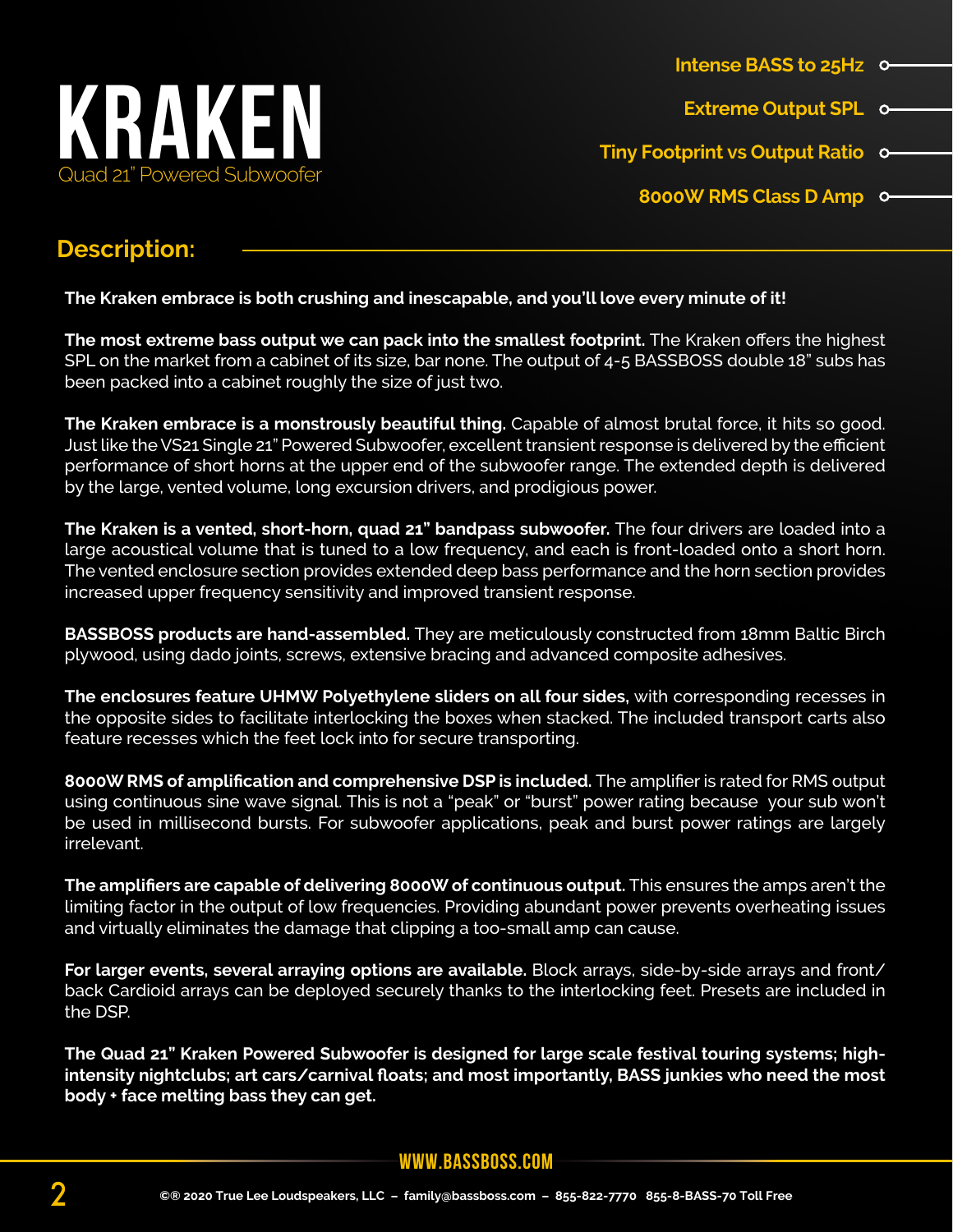# **KRAKEN** Quad 21" Powered Subwoofer

## **Acoustical**

| <b>Loudspeaker Description:</b>               | High-output Quad-21 inch Subwoofer                                                        |
|-----------------------------------------------|-------------------------------------------------------------------------------------------|
| Frequency Response $(\pm 3$ dB): $25 - 90$ Hz |                                                                                           |
|                                               | Maximum Sustained Output: 145 dB SPL, 1 meter, half-space (ground plane)                  |
| Max SPL (Peak)*                               | 148 dB                                                                                    |
|                                               | Nominal Dispersion ( $H x$ °V): $360 x 360 -$ Cardioid mode available with multiple boxes |

#### **Electrical**

| <b>Amplification:</b>            | 8000 Watt Continuous RMS Class D Subwoofer-Optimized                                                            |
|----------------------------------|-----------------------------------------------------------------------------------------------------------------|
| Processing:                      | Integrated comprehensive DSP provides high pass, low pass, phase alignment, cardioid<br>processing and limiting |
|                                  | Electrical Connectors, Amp: 2 X Neutrik powerCON Input (Blue) NAC3FCA                                           |
|                                  | Electrical Connector, Mains: 2 x Standard US 3-pin 120V electrical plug: NEMA 5-15 (Edison)                     |
| <b>Voltage Operating Range:</b>  | 90-132VAC, 55-65Hz                                                                                              |
| <b>Current Draw, Nominal:</b>    | 8A (2 x 4A) @ 120 volts (typical, 1/8 max power)                                                                |
| <b>Current Draw, Peak:</b>       | 40A (x2)                                                                                                        |
| <b>Current Draw, Continuous:</b> | Limited to 16.5A after 1 second (x2)                                                                            |
| <b>Signal Input Connectors:</b>  | <b>XLR-F</b>                                                                                                    |
| <b>Signal Output Connectors:</b> | <b>XLR-M pass-through only</b>                                                                                  |

### **Physical**

| <b>Enclosure Type:</b><br><b>Transducer:</b> | Vented, short horn hybrid<br>4 x 21 inch diameter (540 mm) neodymium motor woofer with 58 mm (2.28") peak to peak |
|----------------------------------------------|-------------------------------------------------------------------------------------------------------------------|
|                                              | excursion. Waterproof fiber composite cone                                                                        |
| <b>Cabinet Construction:</b>                 | 18mm Baltic Birch plywood, dado joints, stainless steel hardware                                                  |
| Dimensions (HxWxD):                          | 48" x 48" x 36" (121.92 cm x 121.92 cm x 91.44 cm) - 49" (124.46 cm) high with feet                               |
| Net Weight:                                  | 460 lbs. (209 kg)                                                                                                 |
| <b>Shipping Weight:</b>                      | 550 lbs. (249 kg)                                                                                                 |
| <b>Exterior Finish:</b>                      | Rugged, weatherproof, black textured, bonded high-pressure polyurethane coating                                   |
| Grill:                                       | Perforated, powder-coated steel                                                                                   |
| Feet:                                        | UHMWPE strips x 8, 2 on e each of 4 sides                                                                         |
| <b>Handles:</b>                              | 20 x Steel bar handles                                                                                            |

#### **Optional**

| <b>Flying Hardware:</b>      | Rigging system included with Kraken Global version                                                |
|------------------------------|---------------------------------------------------------------------------------------------------|
| <b>Suspension System:</b>    | <b>Support Frame for multiple boxes</b>                                                           |
| Amp for Installation:        | Complete power package including DSP in two space rack chassis for permanent installations        |
| <b>Installation Version:</b> | Available without handles and pole sockets                                                        |
| <b>Transport Dollies:</b>    | Included - Dolly cart with 4 locking casters and recesses to accept interlocking cabinet sliders. |
|                              | Constructed of Birch Plywood. 1400lb max capacity. 49"x36"x6")                                    |
| <b>Online Information:</b>   | bassboss.com/kraken                                                                               |
|                              |                                                                                                   |

"Peak output is calculated using "industry standard" techniques. These calculation methods create theoretical specifications that are inflated over what can actually be<br>achieved. BASSBOSS real world output specifications a

#### **www.bassboss.com**